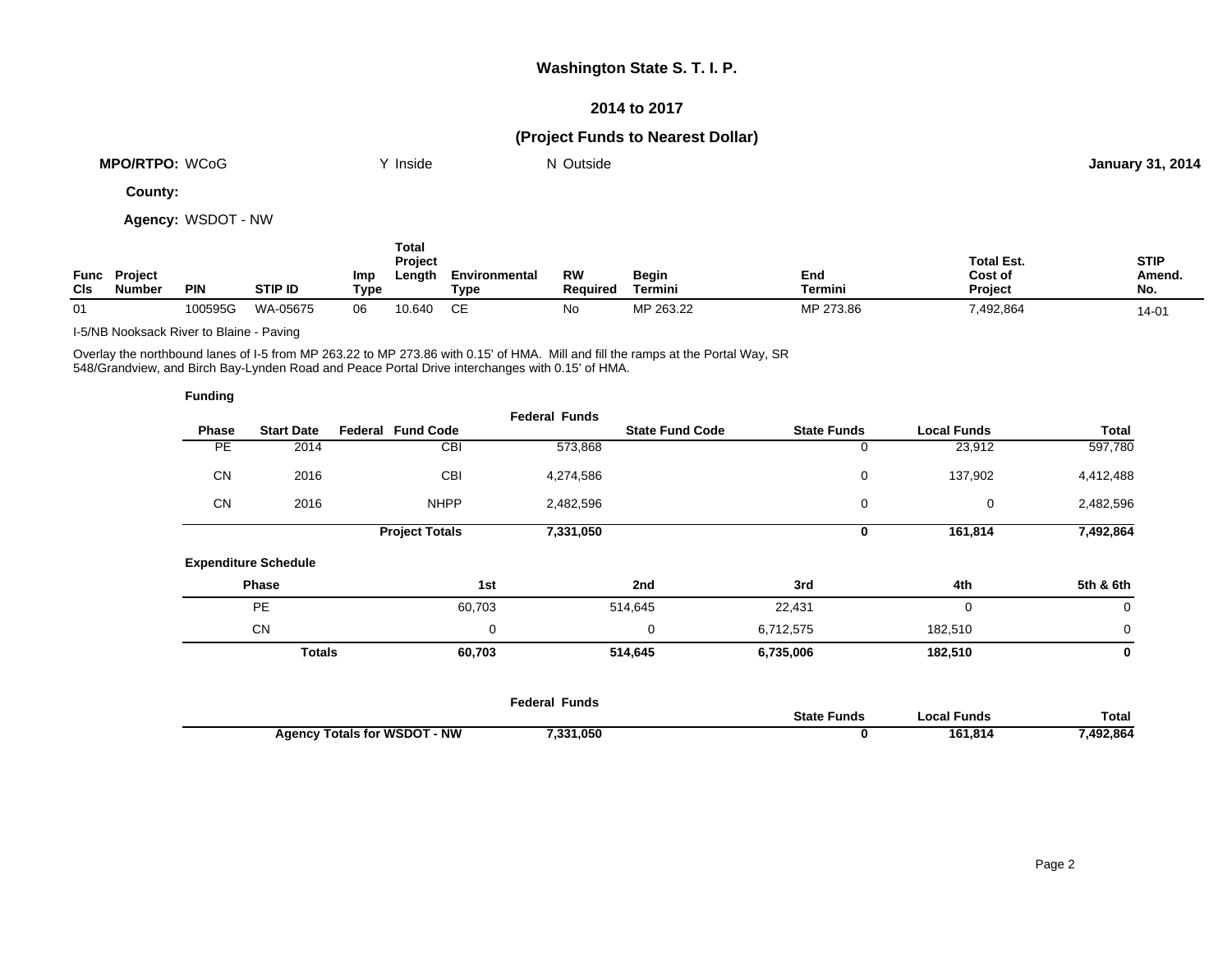### **2014 to 2017**

# **(Project Funds to Nearest Dollar)**

| <b>MPO/RTPO: WCoG</b> | Inside | Outside | <b>February 20, 2014</b> |
|-----------------------|--------|---------|--------------------------|
|                       |        |         |                          |
| $\sim$                |        |         |                          |

**County:**

**Agency:** WSDOT - NW

| <b>CIS</b> | <b>Func</b> Project<br><b>Number</b> | <b>PIN</b> | STIP ID  | Imp<br>Type | Total<br><b>Project</b><br>Length | Environmental<br>Type | <b>RW</b><br><b>Required</b> | <b>Begin</b><br>Termini | End<br>Termini | <b>Total Est.</b><br>Cost of<br><b>Project</b> | <b>STIP</b><br>Amend.<br>No. |
|------------|--------------------------------------|------------|----------|-------------|-----------------------------------|-----------------------|------------------------------|-------------------------|----------------|------------------------------------------------|------------------------------|
| 16         | 0011(041)                            | 101115T    | WA-05990 | 20          | 0.200                             | СE                    | Yes                          | MP 18.55                | MP 18.75       | 3,576,649                                      |                              |

SR 11/Tributary to Chuckanut Creek - Fish Passage

Remove the existing fish passage barrier and replace it with a fish passable structure.

#### **Funding**

| Phase     | <b>Start Date</b>           | <b>Federal Fund Code</b> |            | <b>Federal Funds</b> | <b>State Fund Code</b> | <b>State Funds</b> | <b>Local Funds</b> | Total     |
|-----------|-----------------------------|--------------------------|------------|----------------------|------------------------|--------------------|--------------------|-----------|
| <b>PE</b> | 2014                        |                          | <b>STP</b> | 426,267              |                        | 0                  | 17,760             | 444,027   |
| <b>RW</b> | 2014                        |                          | <b>STP</b> | 104,076              |                        | 0                  | 2,124              | 106,200   |
|           |                             | <b>Project Totals</b>    |            | 530,343              |                        | 0                  | 19,884             | 550,227   |
|           | <b>Expenditure Schedule</b> |                          |            |                      |                        |                    |                    |           |
|           | Phase                       |                          | 1st        |                      | 2nd                    | 3rd                | 4th                | 5th & 6th |
|           | <b>PE</b>                   |                          | 501,589    |                      | 230,737                | $\Omega$           | 0                  | 0         |
|           | <b>RW</b>                   |                          | 73,410     |                      | 32,790                 | 0                  | 0                  | 0         |
|           | <b>Totals</b>               |                          | 574,999    |                      | 263,527                | 0                  | 0                  | 0         |
|           |                             |                          |            |                      |                        |                    |                    |           |

|                                          | <b>Federal Funds</b> |                    |             |              |
|------------------------------------------|----------------------|--------------------|-------------|--------------|
|                                          |                      | <b>State Funds</b> | Local Funds | <b>Total</b> |
| - NW<br><b>Agency Totals for WSDOT -</b> | 530,343              |                    | 19,884      | 550,227      |

| Prior 2013 PE obligation: \$288,299 STPF-0011(041) |  |
|----------------------------------------------------|--|
| Amend 14-01: PE increased by \$529,301             |  |
| Current PE estimate: \$732,326                     |  |
| CN (Planned): \$2,738,123                          |  |
| Begin & End Termini revised.                       |  |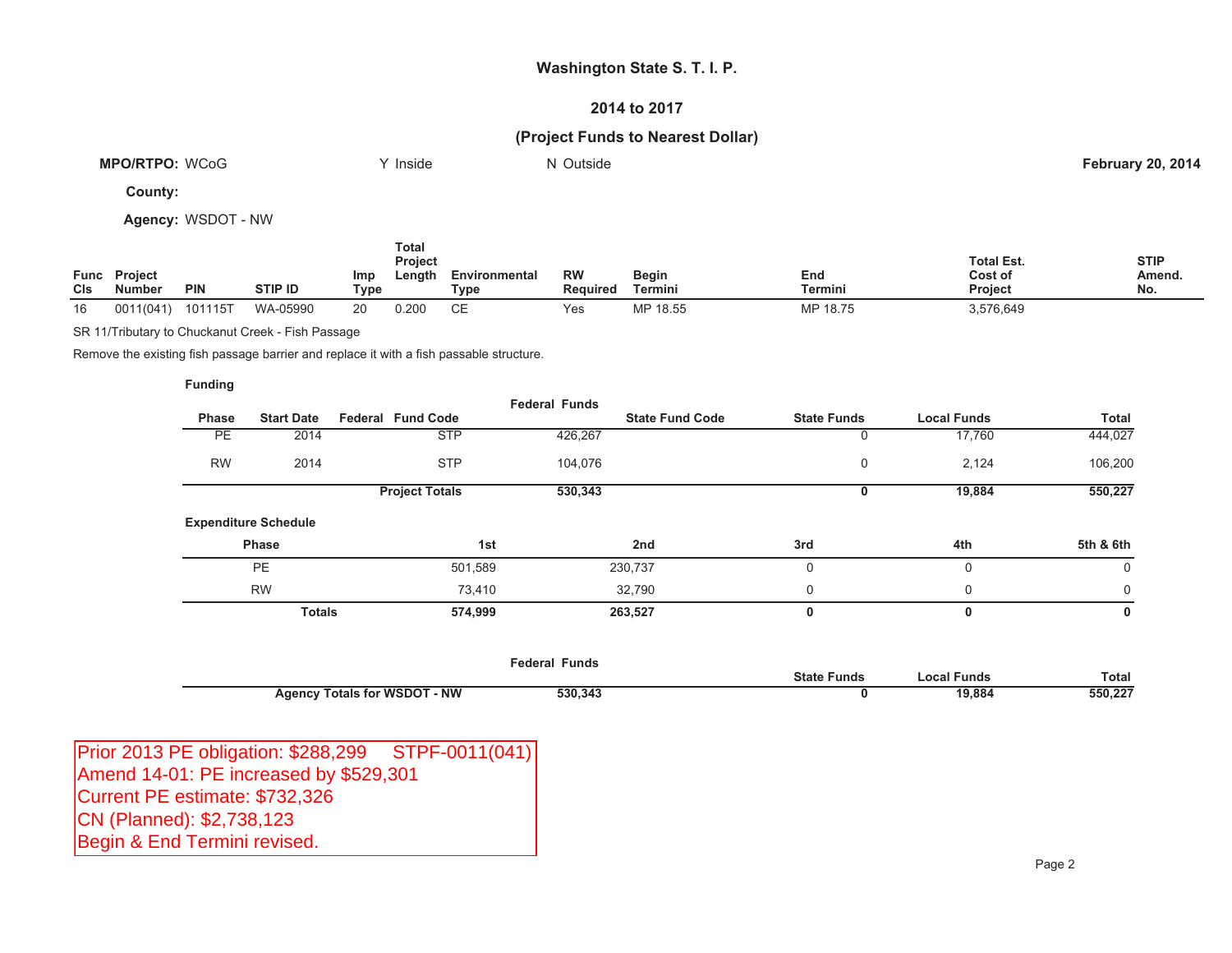# 2014 to 2017

# (Project Funds to Nearest Dollar)

| <b>MPO/RTPO: WCoG</b>           | Inside | Outside | <b>February 10, 2014</b> |
|---------------------------------|--------|---------|--------------------------|
| $\sim$ $\sim$ $\sim$<br>County: |        |         |                          |

Agency: WSDOT - NW

| Cls | <b>Func</b> Project<br>Number | PIN     | <b>STIP ID</b> | Imp<br>Type | ı otal<br>Project<br>Length | Environmental<br>Type | RW<br>Reguired | Begin<br>Termini | End<br>Termini | <b>Total Est.</b><br>Cost of<br>Project | <b>STIP</b><br>Amend.<br>No. |
|-----|-------------------------------|---------|----------------|-------------|-----------------------------|-----------------------|----------------|------------------|----------------|-----------------------------------------|------------------------------|
| 07  | 0548(008)                     | 154832D | WA-05987       | 20          | 0.500                       |                       | Yes            | MP 11.10         | MP 11.30       | ,259,788                                |                              |
|     |                               |         |                |             | $  -$                       |                       |                |                  |                |                                         |                              |

SR 548/Unnamed Creek to Drayton Harbor - Fish Passage 0.200

Remove the existing fish passage barrier and replace it with a fish passable structure.

#### **Funding**

|           |                             |                       |        | <b>Federal Funds</b> |                        |                    |             |           |
|-----------|-----------------------------|-----------------------|--------|----------------------|------------------------|--------------------|-------------|-----------|
| Phase     | <b>Start Date</b>           | Federal Fund Code     |        |                      | <b>State Fund Code</b> | <b>State Funds</b> | Local Funds | Total     |
| <b>RW</b> | 2014                        | <b>STP</b>            |        | 79,306               |                        |                    | 1,619       | 80,925    |
|           |                             | <b>Project Totals</b> |        | 79,306               |                        |                    | 1,619       | 80,925    |
|           | <b>Expenditure Schedule</b> |                       |        |                      |                        |                    |             |           |
|           | Phase                       |                       | 1st    |                      | 2nd                    | 3rd                | 4th         | 5th & 6th |
|           | <b>RW</b>                   |                       | 39,534 |                      | 41,391                 |                    |             |           |
|           | <b>Totals</b>               |                       | 39,534 |                      | 41,391                 | O                  |             | 0         |

|                              | <b>Federal Funds</b> |                    |             |        |
|------------------------------|----------------------|--------------------|-------------|--------|
|                              |                      | <b>State Funds</b> | .ocal Funds | Total  |
| Agency Totals for WSDOT - NW | 79,306               |                    | 1,619       | 80,925 |

| Prior PE obligation 2013: \$288,299 STPF-0548(008)       |  |
|----------------------------------------------------------|--|
| Current PE estimate: \$308,095, an increase of \$19,796. |  |
| CN entered as planned: \$870,768                         |  |
| Begin & End Termini revised.                             |  |

Page 2